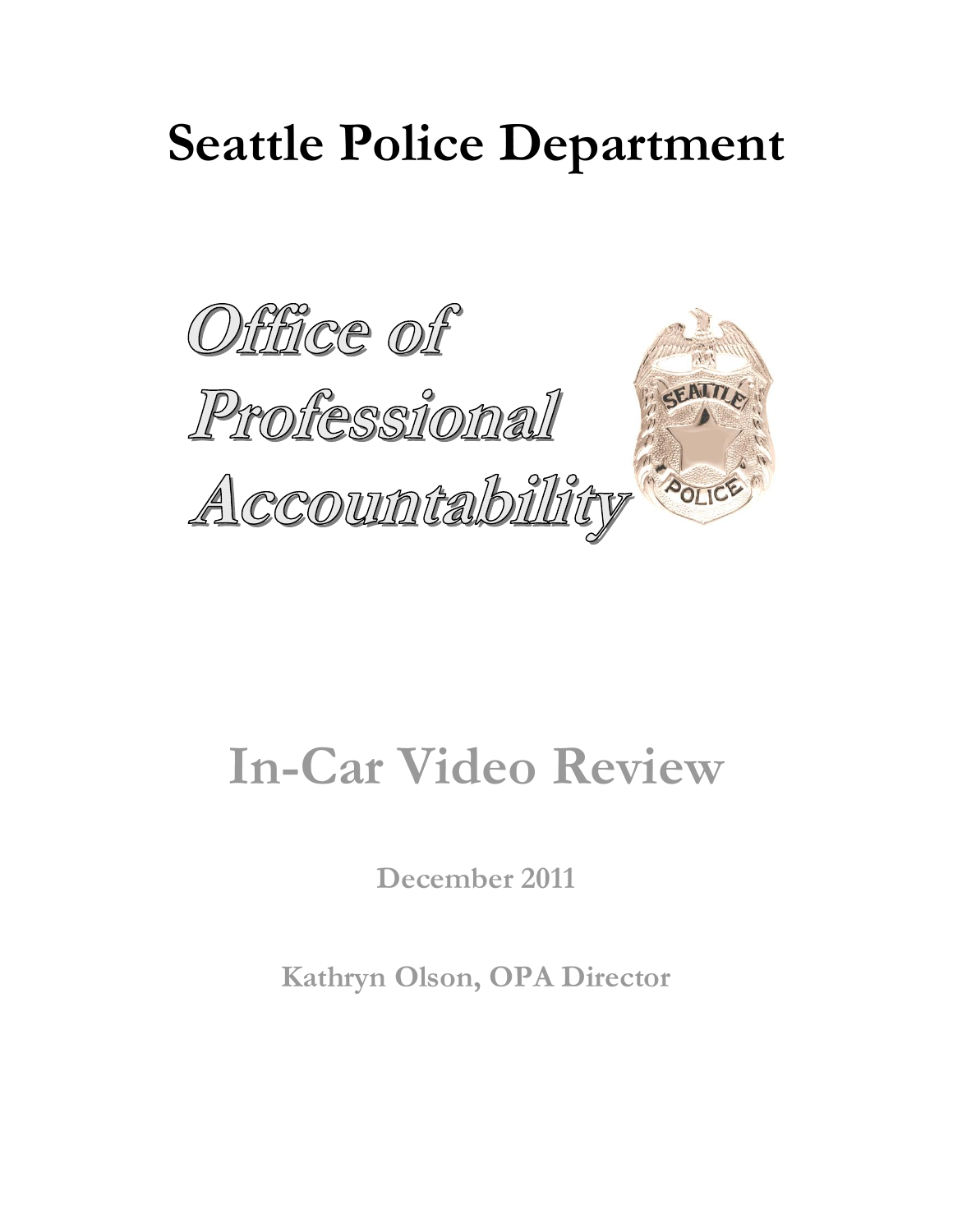## **OFFICE OF PROFESSIONAL ACCOUNTABILITY REVIEW OF IN-CAR VIDEO USAGE AT THE SEATTLE POLICE DEPARTMENT SUMMARY**

- In-car video/audio recordings by police contribute to officer safety, evidence collection, can refresh memory for officer report writing, document consent searches and other statements, and help ensure accountability in law enforcement.
- All Seattle Police Department marked responder vehicles, except motorcycles, have digital in-car video systems (DICVS).
- There is uneven usage of DICVS and a variety of factors impact whether SPD incidents are recorded, including:
	- o Questions related to state law and SPD policy on video/audio recordings;
	- o The need for more training of officers expected to use in-car recording systems;
	- o Technological issues associated with SPD's in-car video/audio system;
	- o The need for more supervisory oversight of officers' use of DICVS.
- Though the Department is planning to replace the current in-car video/audio system by 2013, many of the issues raised in this report can be addressed in the meantime.
- The Professional Standards Section should take the lead on studying the issues identified and a Command Staff member should oversee the process.
- The OPA Investigations Section should have direct access to in-car video.
- While the issues noted in this report are considered, a Directive should be issued to:
	- $\circ$  Remind officers that the current SPD policy requires that every effort be made to record traffic stops, pursuits, vehicle searches and citizen contacts;
	- $\circ$  Emphasize the need to document recordings (or the reasons for the lack of video/audio) in a citation, notice of infraction, or Traffic Contact Report, and in the General Offense Report if a custodial arrest is made;
	- o Require that every officer assigned to Operations, regardless of rank and including all acting as Field Training Officers, be DICVS trained ;
	- $\circ$  Remind supervisors of their responsibility to ensure officers are trained and using DICVS.
- A follow up audit should be conducted during  $1<sup>st</sup>$  Quarter 2012 and periodically thereafter, to assess whether SPD officers are consistently using DICVS as required by policy.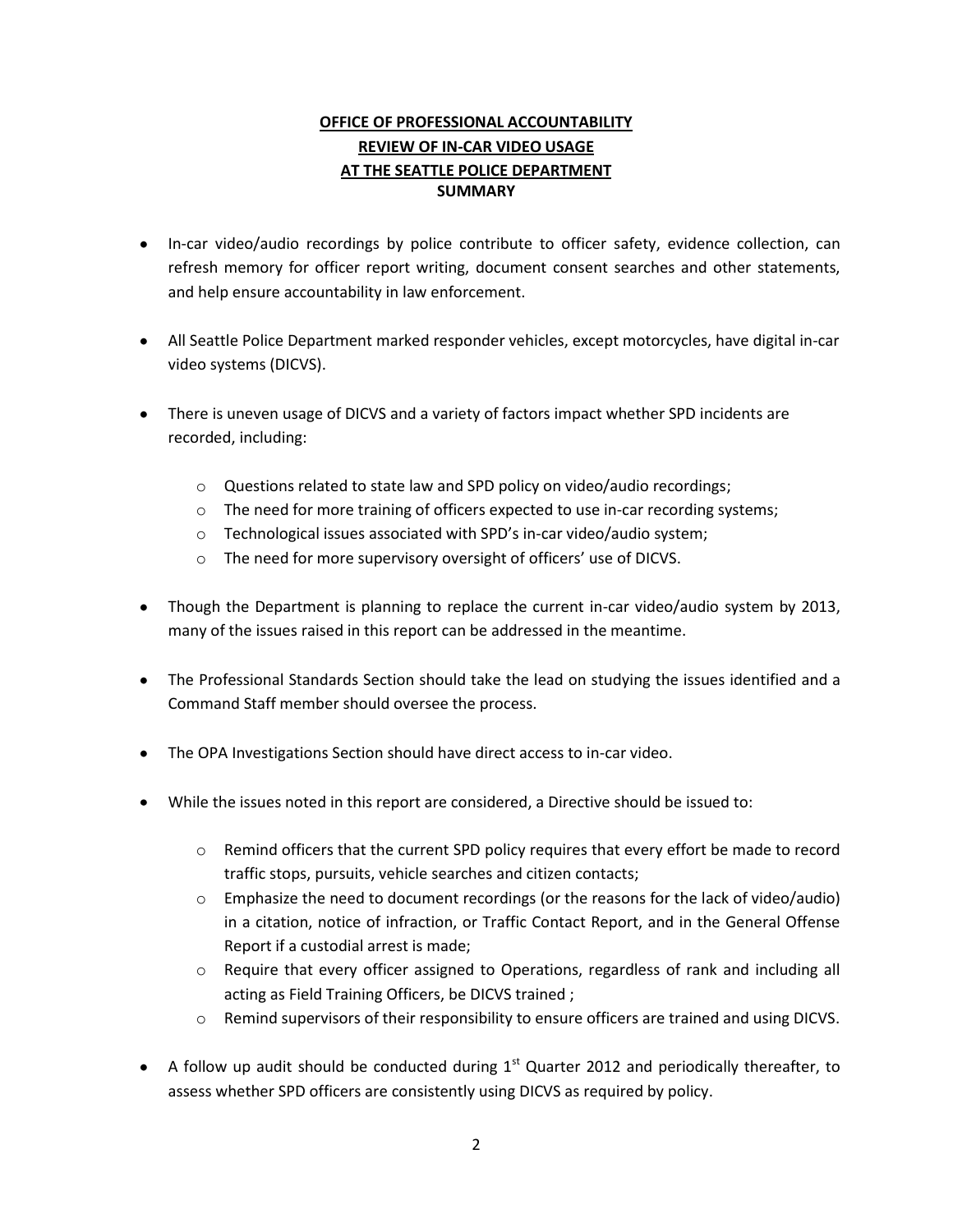# **OFFICE OF PROFESSIONAL ACCOUNTABILITY REVIEW OF IN-CAR VIDEO USAGE AT THE SEATTLE POLICE DEPARTMENT**

The use of in-car video/audio recordings by law enforcement contributes to officer safety, can provide important evidence of criminal activity, and can help ensure police accountability and transparency. Video/audio recordings do not tell the full story, but they can be helpful in documenting and assessing the conduct of officers and citizens involved in a police incident. Nearly ten years ago, the Seattle Police Department ("SPD") first recognized the potential for using in-car video and today, all SPD responder vehicles are equipped with a digital in-car video/audio recording system ("DICVS").

As the Office of Professional Accountability ("OPA") has investigated complaints, a variety of issues has surfaced related to officers' use of in-car video/audio.<sup>1</sup> The OPA Director and OPA Auditor, Ret. Judge Anne Levinson, have both documented inconsistent usage and discussed in various reports issues influencing DICVS practices.<sup>2</sup> OPA announced in early 2011 a plan to conduct a broad review of in-car video usage, as it became clear that some issues raised in OPA investigations impacted officers Department-wide.<sup>3</sup>

The OPA Director started this review with a request for the Department's Audit, Accreditation & Policy Section ("Audit Section") to conduct an audit of DICVS usage.<sup>4</sup> The goal of the audit was to get a snapshot view of compliance with SPD's policy requiring use of DICVS. As discussed below, the audit found that DICVS usage varies across the Department, except for the Traffic Unit which had 100% compliance.

After confirming uneven DICVS usage, the OPA Director (sometimes accompanied by the OPA Auditor or City Auditor) conducted a series of interviews with members of the Video Unit, Information Technology Section, Training Unit, patrol officers and sergeants, members of the Command staff, and others in an effort to understand the myriad of issues impacting whether DICVS is being activated as contemplated by Departmental policy. The goal was to ascertain barriers to use of DICVS and identify where changes can be made to facilitate full compliance.

 $\overline{a}$ 

 $1$  When OPA receives a complaint of misconduct, it asks for in-car video related to the police incident underlying the complaint. If no DICVS is available, an allegation for failure to use the system is added, unless there is a ready explanation for the absence of video/audio (e.g., the complaint involved a bike officer who does not use DICVS or the incident took place in a residence outside camera range).

<sup>&</sup>lt;sup>2</sup> See, e.g., [http://www.seattle.gov/police/OPA/Docs/2009\\_Final\\_Stat\\_Report.pdf;](http://www.seattle.gov/police/OPA/Docs/2009_Final_Stat_Report.pdf) [http://www.seattle.gov/police/OPA/Docs/2010\\_OPA\\_Statistics\\_Report.pdf;](http://www.seattle.gov/police/OPA/Docs/2010_OPA_Statistics_Report.pdf) [http://www.seattle.gov/police/OPA/Docs/Auditor/Auditor\\_Report\\_Dec\\_10\\_May\\_11.pdf](http://www.seattle.gov/police/OPA/Docs/Auditor/Auditor_Report_Dec_10_May_11.pdf)

 $^3$  This report does not explore issues related to public disclosure requests of SPD in-car camera video/audio recordings, including questions about how long recordings should be retained, the process by which they are flagged for longer retention, whether DICVS can be released at the same time as other SPD documents under RCW 9.73.090(1)(c), or matters concerning redaction of video or audio recordings. This review also does not consider the pros and cons related to police use of on-person or body cameras. Though SPD uses video (not audio) cameras in precinct holding cell areas, this report did not consider usage issues in relation to holding cell cameras. Finally, there are other issues related to the pros and cons of video recordings, including how and when they should be used to refresh an officer's memory, that are not addressed in this report.

 $<sup>4</sup>$  The Audit Section recently has been renamed the Professional Standards Section.</sup>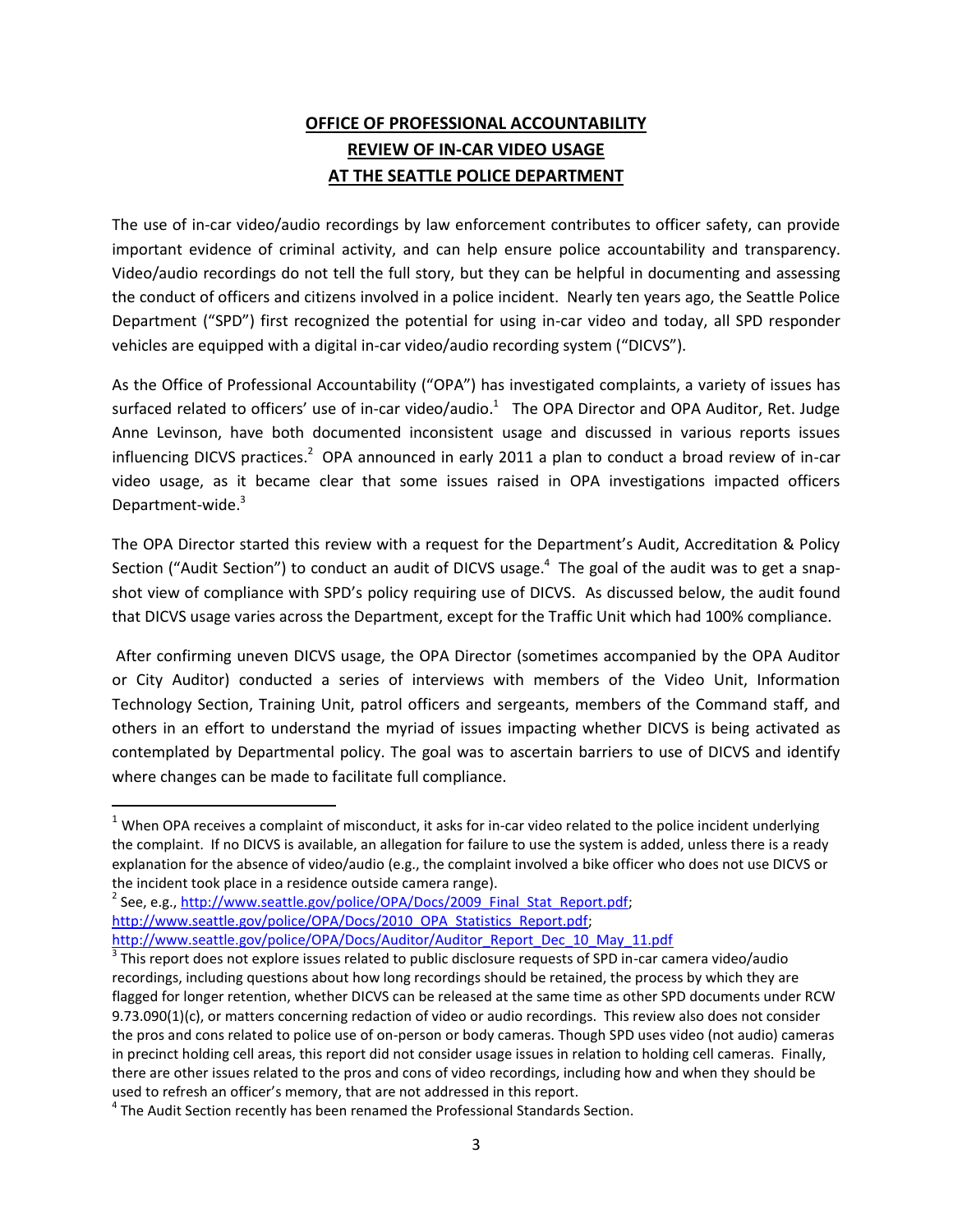This review found that there are many factors impacting whether a police incident will be video/audio recorded including questions related to interpretation of policy and state law on use of in-car video, a variety of technological considerations, and the training and supervision an officer receives on DICVS. Following a basic introduction to SPD's use of DICVS, these issues will be discussed in more detail.

### **History of SPD's Use of In-Car Cameras**

In November 2000, the Seattle City Council passed a resolution condemning racial profiling in traffic stops and calling on SPD to study the feasibility of installing video cameras in patrol cars to collect data to assess the issue.<sup>5</sup> By 2002, SPD began an In-Car Camera Pilot Project ("the Project"), launching a 12month demonstration by installing 17 cameras in Traffic Unit and patrol vehicles. Use of the cameras was found to be advantageous as a supplement to incident reports and in recording statements from suspects, victims and witnesses, and the Project endorsed phased deployment of cameras in all marked cars. 6

In 2003, SPD received a federal earmark supporting acquisition of in-car video cameras for 80 vehicles and in 2005, with additional federal support, cameras were placed in more cars. By 2007, the entire patrol car fleet was equipped with cameras and today, all SPD marked responder vehicles (with the exception of motorcycles) have cameras.<sup>7</sup>

## **How In-Car Cameras Work**

Over the years, the technology used with SPD's in-car cameras has changed, from the original hard cartridge videos to the current digital system manufactured by COBAN Technologies.<sup>8</sup> Each responder vehicle is assigned a single hard drive, which generally remains installed in the vehicle.<sup>9</sup> When an officer gets into a patrol car at the beginning a shift, he or she logs onto the car's computer and syncs up the incar camera and the officer's personal microphone. DICVS is an application that is running on the computer, along with other communication and reporting systems used by an officer on patrol.

As the officer starts out in a patrol car on a shift, the camera is typically focused straight ahead in front of the vehicle. The camera can be refocused as needed, including being turned completely around to capture video of a prisoner being transported in the backseat of a patrol car.

Once underway, there are three ways to activate the DICV system. An officer can: (1) flip on the overhead emergency lights which will automatically start the camera;<sup>10</sup> (2) turn on the camera manually

<sup>5</sup> *City Council Approves Study on Racial Profiling*, The Seattle Times, Nov. 7, 2000.

 $^6$  In a nation-wide study begun in 2002 by the International Association of Chiefs of Police (IACP), it was noted that the primary impetus behind adoption of in-car camera usage was concern over officer safety and issues related to charges of racial profiling. See, "Impact of Video Evidence on Modern Policing; Research and Best Practices from IACP Study on In-Car Cameras."

 $^7$  This means that officers working in unmarked cars, such as some gang detectives, do not have access to DICVS.  $^8$  SPD uses version 1.5.131, adopted 4<sup>th</sup> Quarter 2009. For more detailed information about the system, see: <http://www.cobantech.com/www/>

 $^9$  DP&P 17.260.III.A.13.

 $10$  Emergency lights must be on for more than 8 seconds for the DICV to activate.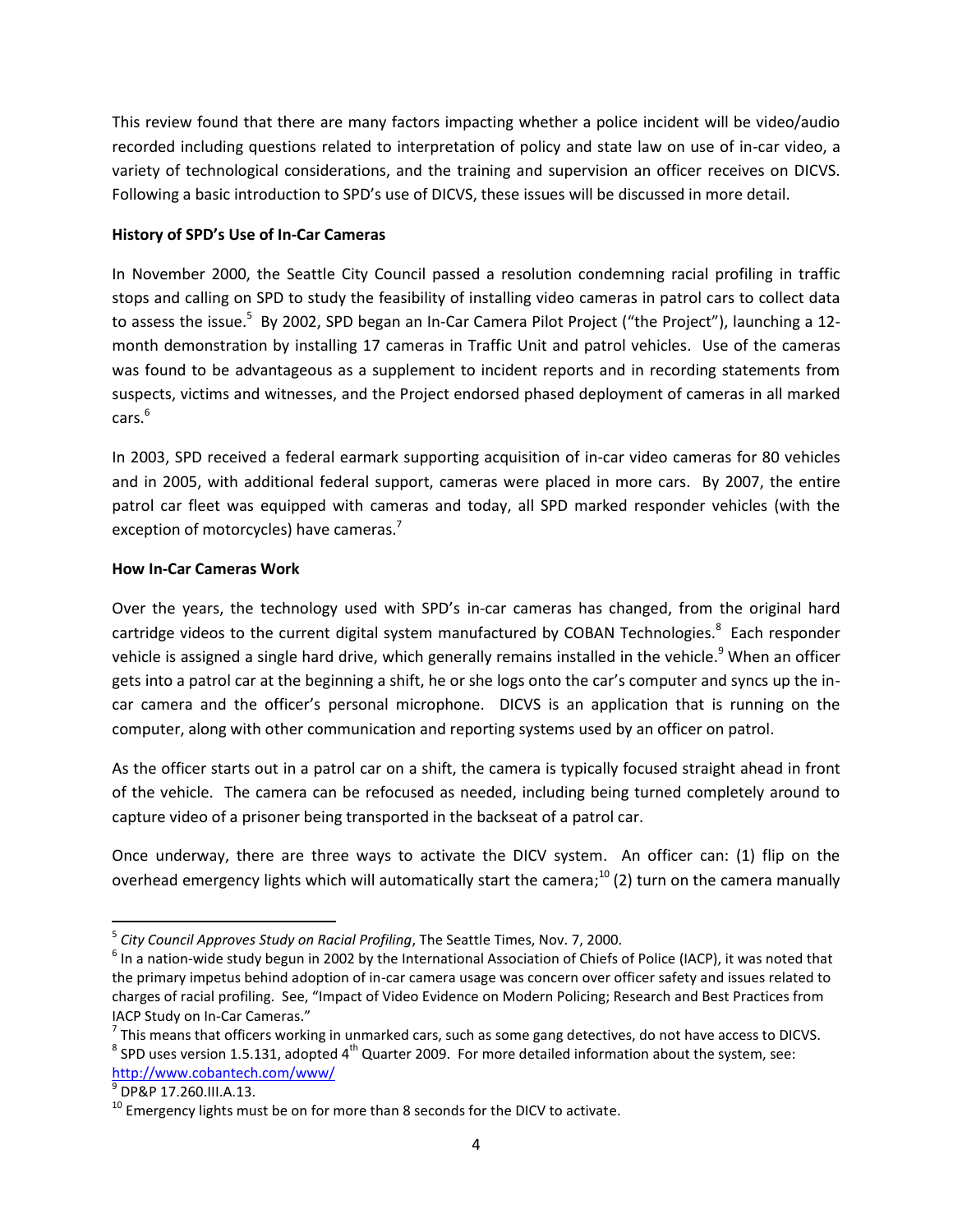inside the patrol car via the COBAN application with the in-car computer; or, (3) activate a wireless microphone outside the car which turns on the camera. The camera is actually continuously recording once the officer logs in at the beginning of the shift and activation means that it will capture one minute of the event prior to activation, along with everything following until the system is deactivated.

Before going out of service, officers park their vehicle in the precinct or facility parking lot and wirelessly upload the video/audio data accumulated from their shift. "Uploading" means that the video/audio recordings are transferred from the patrol car computer to the SPD server. SPD vehicles with DICVS can wirelessly upload recordings in any precinct. In addition to wireless uploading, the transfer of data can be made inside the precinct using a docking station.  $11$ 

Once video/audio is uploaded, it will reside on the SPD server or in a backup file. There are approximately 5000 videos uploaded to the server every week and logs are maintained that provide information related to the recordings. Officers have access to their personal recordings, though cannot erase or otherwise alter a recording at any point after it is made. The Video Unit, IT and various Command Staff also have access to the uploaded files.

The City's Department of Information Technology ("Do-IT") is responsible for installing and mounting incar camera systems into SPD vehicles. Repair issues involving DICVS hardware are referred to the Department's IT Section, which then works collaboratively with the Video Unit and Do-IT personnel. IT provides support and backup as officers upload the digital recordings wirelessly and have a role in DICVS access issues.

## **How Officers are Trained to Use In-Car Cameras**

 $\overline{a}$ 

As of 2007 or 2008, all new officers joining the Department receive DICVS instruction during the Post-Basic Law Enforcement Academy (Post-BLEA) phase of their training which takes place at SPD. All officers already employed by SPD and assigned to patrol were trained through special in-car video sessions and during Street Skills. Other officers, including detectives or those working administrative assignments, did not necessarily receive DICVS training when it initially was rolled out to patrol officers. Also, it appears that while many in patrol went through the original training offered on use of VHS tape video, there was limited follow up training on the digital system adopted in 2007. Given the many training demands facing the Department over the years, the time devoted to basic DICVS training has been cut from two days to the current 3½ hours.

<sup>&</sup>lt;sup>11</sup> Because an officer does not need to physically handle videotapes, DICVS allows for a secure chain of evidence if used in a legal proceeding. If the hard drive must be removed, so the data can be uploaded and viewed inside immediately, the officer is responsible for reinstalling the hard drive in the vehicle prior to going off shift. DP&P 17.260.III.A.13.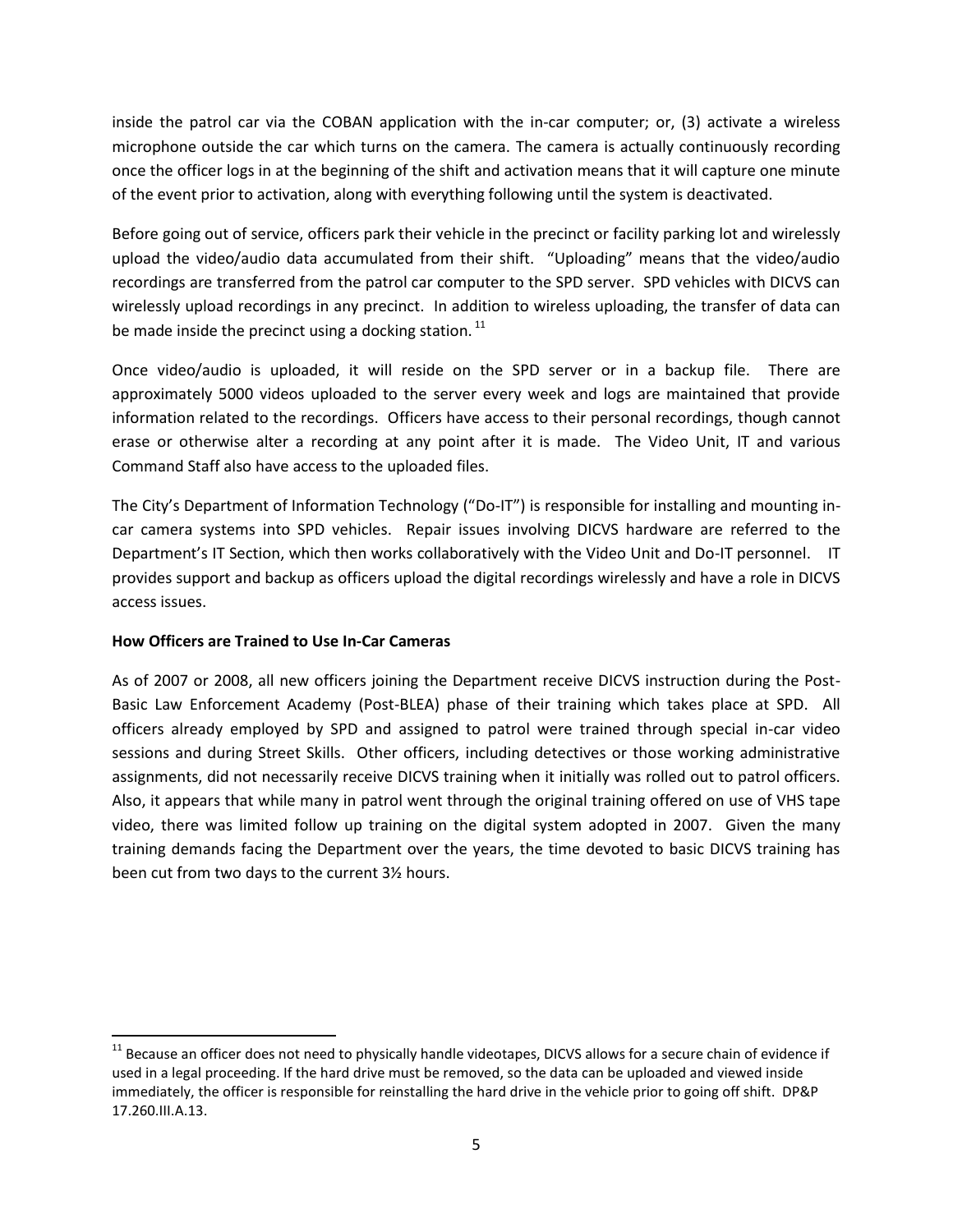#### **SPD's In-Car Video Policy**

The Department adopted the DICVS policy in August 2007, with updates made in April 2009.<sup>12</sup> The introduction to SPD's policy (in the original and current version) provides: "Sworn Department members assigned a digital in-car video/audio recording system (DICVS) will make every effort to use the equipment to document all traffic stops, pursuits, vehicle searches and citizen contacts when occurring within camera range. If reasonable to do so, they will record their approach to crime scenes and any scene they feel could benefit from being recorded. If practical, the camera will be activated to record infractions, i.e., the justification for traffic stops. Officers may supplement the video recording with an audio description of the event and describe any external factors that may not have been recorded, e.g., prior observations, road conditions, contributing circumstances."<sup>13</sup>

Prior to going into service, officers are expected to ensure that all DICVS equipment is working properly: "If there are operating problems with any component of the system (video or audio), the system will not be used. The problem will be documented on the officer's log sheet and/or VMDT, and a supervisor notified. Before starting patrol, the video camera will be positioned to properly record traffic stops, and the wireless microphone will be synced to that camera unit and attached to the officer's person in a manner suitable for its most effective use. Microphones will be assigned to individual officers, who will be responsible for ensuring they are sufficiently charged to complete each shift."<sup>14</sup>

2009 revisions to the DICVS policy and related Directives that were issued about the changes emphasized the importance of documenting recordings in a citation, notice of infraction, or Traffic Contact Report (written warning). If a custodial arrest is made, the General Offense Report should indicate whether the contact was recorded or not by DICVS.<sup>15</sup>

The SPD policy covering Prisoner Handling and Transport further addresses in-car video protocol.<sup>16</sup> When a prisoner is placed into a vehicle equipped with DICVS, "as soon as practical, officer(s) will turn the in-car camera toward the rear of the vehicle" to record the transport.

Supervisory responsibilities are also outlined in SPD policy. For example, supervisors are required to monitor whether officers have completed DICVS training and whether they are following policy and procedures in using the system and properly documenting recordings.

Under state law, officers are required to notify citizens that voice recordings are being made, though notification is not necessary for video alone. Under SPD policy, once DICVS is activated and as soon as practical in a contact, the citizen should be told, "Under state law this stop is being recorded by sound

 $12$  The original policy was found in Section 1.354 of the SPD Policies and Procedures Manual, 354 – In-Car Video. The entire manual went through reorganization and the current policy is found in Patrol Operations, 17.260.

<sup>&</sup>lt;sup>13</sup> See Seattle Police Department Policy and Practice 17.260 (DP&P 17.260). The policy continues, "Officers will not record political or religious activities that are not relevant to a crime or the investigation of a criminal act, e.g., peaceful demonstration/rally. Recording of such an event may occur and be collected only as an incidental reference allowed by SMC 14.12."

<sup>14</sup> DP&P 17.260 III A.1.a.

 $15$  See DP&P 17.260.III.8. and Directives issued April 14 and May 14, 2009.

<sup>16</sup> DP&P 6.071.II.D.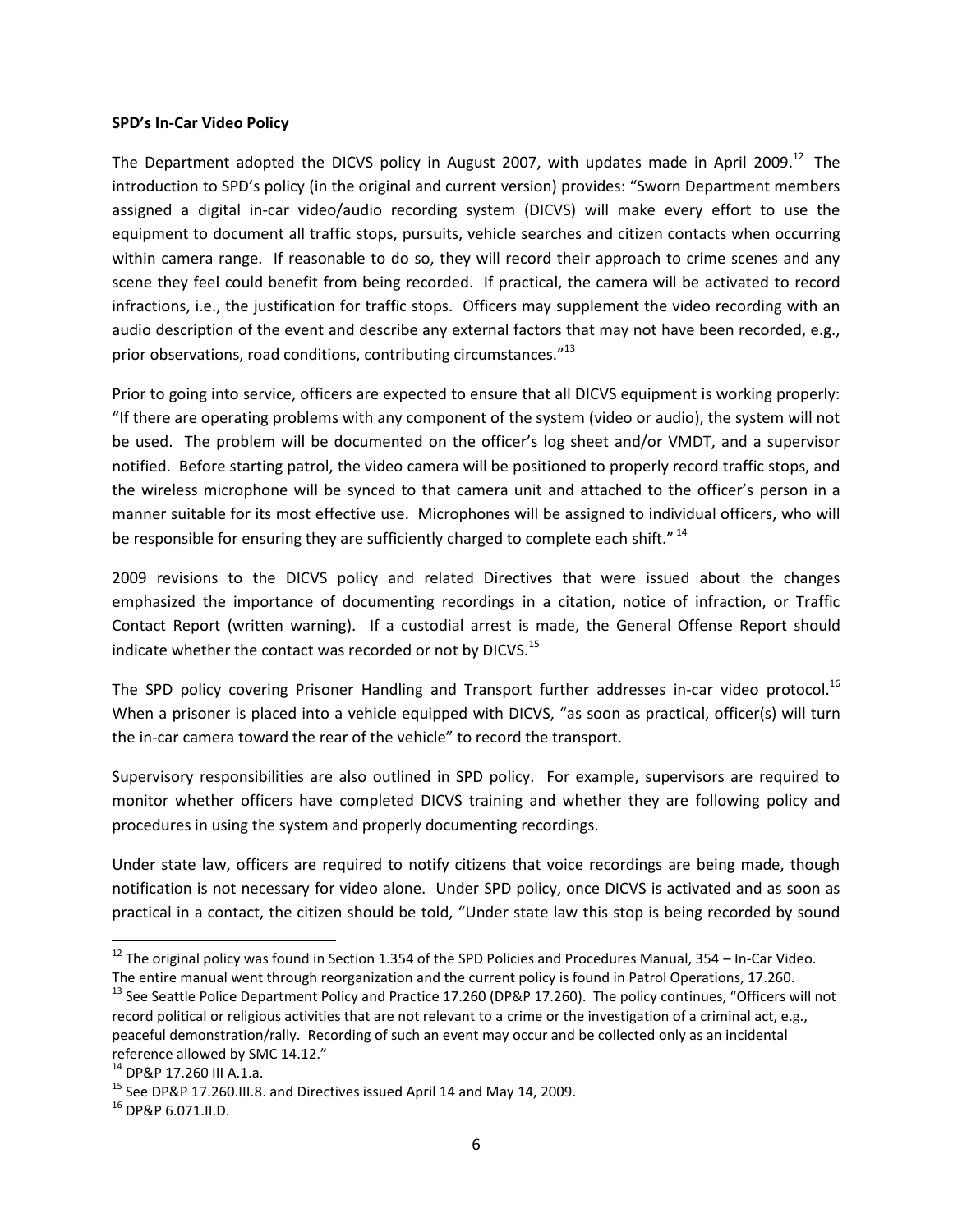recording." When used during a prisoner transport, the announcement required is slightly different; officers are required to state, "Under state law this transport is being recorded."<sup>17</sup>

The DICVS policy also addresses retention issues, review of video, officer and supervisor responsibilities, and the role of the Video Unit, Stationmasters.<sup>18</sup>

## **Audit of Officers' Use of DICVS**

When asked by the OPA Director to conduct an audit of in-car video usage, the Audit Section focused on use of DICVS during traffic stops. Because a patrol car's overhead lights are generally turned on for a traffic stop, the DICVS automatically should be activated and the Audit Section assumed that video/audio would be found most frequently for these stops.

The audit focused on 699 traffic violation stops during the month of November 2010, involving vehicles equipped with DICVS. The traffic stops were broken down by those handled by one of the five SPD precincts and the Traffic Unit, and a 10% sample from each entity was randomly selected, resulting in review of 69 total traffic stops. Information about each of the 69 stops was sent to the Video Unit to determine if video existed for the incident. No consideration was given to the quality of the DICVS, whether there was both audio and video recording for the event, or other issues raised below.

With feedback from the Video Unit, the Audit Section determined that there was 77% overall compliance with DP&P 17.260, meaning that there was DICVS for 77% of the stops sampled. Of stops sampled from the Traffic Unit, there was DICVS for 100% of the stops. For precinct patrol officers doing traffic stops surveyed in this audit, there was a range from 65% to 80% of the events having associated DICVS.<sup>19</sup> In other words, 20 to 35% of traffic stops made by patrol officers in the sample outside the Traffic Unit did not have a DICVS recording for the stop.

The results of the audit were consistent with observations made during the OPA complaint investigation process – there is inconsistent use of in-car video across the Department. This review has determined that there are a number of barriers to usage of DICVS that relate to Departmental policy and state law on in-car video, technological issues, whether or not an officer has been DICVS trained, and supervisory oversight.

 $\overline{a}$ 

 $^{17}$  Compare DP& P 17.260.III.A.4. with DP&P 6.071.II.D.4.

 $18$  Ibid.

<sup>&</sup>lt;sup>19</sup> There was DICVS for the sample by precinct as follows:  $65%$  for West Precinct, 74% for North Precinct, 75% for East Precinct, and 80% for South and Southwest Precincts.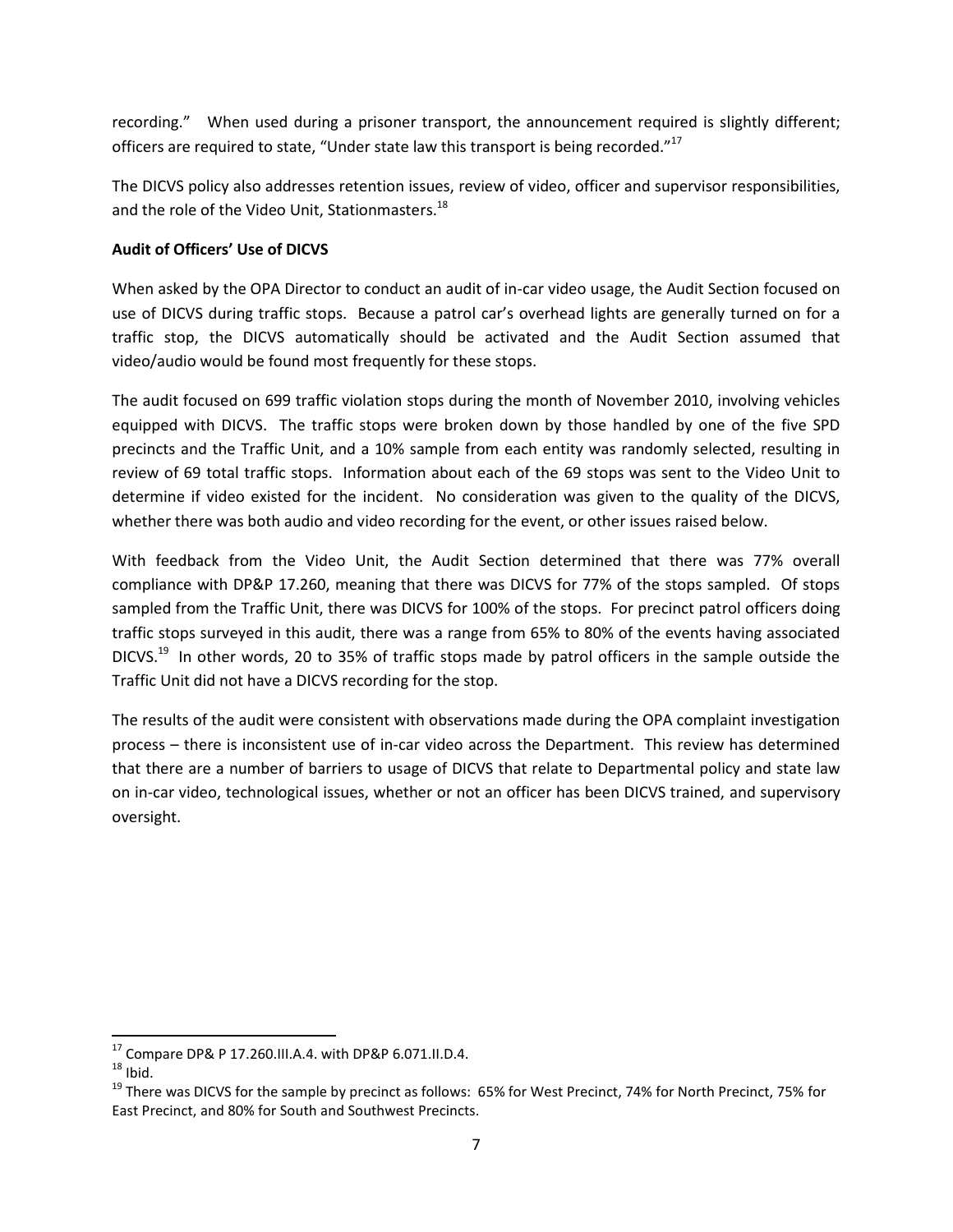#### **SPD POLICY RELATED ISSUES IMPACTING DICVS USAGE**

1. While SPD policy makes DICVS usage mandatory, some language in the policy is confusing and officers' discretion about whether to use in-car video under some circumstances should be clarified.

SPD policy provides, "Sworn Department members assigned a digital in-car video/audio recording system (DICVS) *will make every effort* to use the equipment to document all traffic stops, pursuits, vehicle searches and *citizen contacts* when occurring *within camera range*."<sup>20</sup>

- a. The policy provides that officers "will make every effort to use [DICVS]." Some in the Department do not understand that use of DICVS is mandatory or how other concerns, such as officer safety and suspect management, should be weighed in relation to the direction to "make every effort," even in regards to documenting traffic stops, pursuits, or vehicle searches.
- b. Related to the issue of whether the DICVS policy is mandatory, the language of DP&P 17.260 provides that officers "will make every effort" to use in-car cameras, while DP&P 6.071 (Prisoner Handling & Transport) more directly states officers "will" turn the camera toward the rear of the vehicle when transporting a prisoner. For some officers, the difference in word choice indicates a difference in policy expectations.
- c. The policy requires that officers make every effort to record "all…citizen contacts." Some question whether the intent of SPD policy is to require in-car video when making social contacts or only contacts that involve reasonable suspicion (Terry Stops) or probable cause that a crime has or is about to occur or during arrests.<sup>21</sup> For example, if a citizen waives a patrol car over with a question about directions, is the expectation that the officer immediately begin recording the contact (which would also require notice to the citizen that a recording is being made)?
- d. Though the use of DICVS is mandatory, officers need some discretion about whether to record certain contacts and exceptions to the policy should be identified. For example, the policy should address DICVS expectations when there are privacy concerns, such as involvement of a sexual assault victim or minor child, or public or officer safety concerns. Further, if an officer contacts a confidential informant who might face retaliation if discovered to have cooperated, and DICVS could threaten their safety, officers need room to use their discretion about using in-car video.

The International Association of Chiefs of Police ("IACP") Model Policy on Mobile Video Recording Equipment, March 2005, limits mandatory recording to traffic stops, priority

 $^{20}$  DP&P 17.260.

 $21$  There are four principle types of police/citizen contacts: social contacts, non-custodial/consensual interviews, Terry stops, and arrests.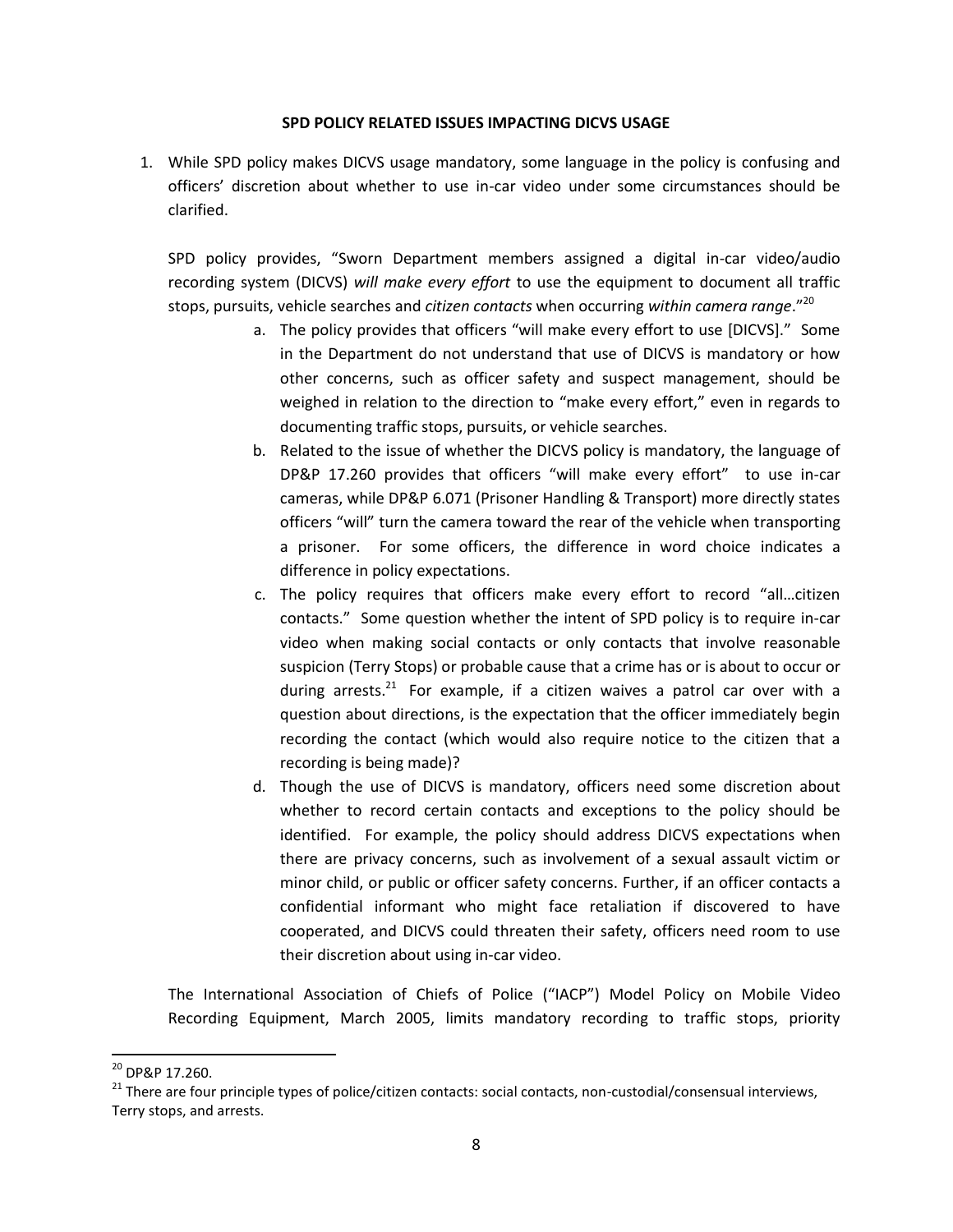responses, vehicle pursuits, prisoner transports, crimes in progress, and "any situation or incident that the officer, through training and experience, believes should be audibly and visually recorded."<sup>22</sup> Moving forward, the Department should consider this policy and others evidencing best practices as policy revisions are made.

- 2. While the policy generally provides that officers are to make every effort to use DICVS to document all traffic stops, pursuits, vehicle searches and citizen contacts, the section addressing officer responsibilities at shift start provides, "Before starting patrol, the video camera will be positioned to properly record traffic stops..."<sup>23</sup> The policy is not clear as to the circumstances under which officers are expected to reposition the camera so incidents outside normal camera range are recorded. Also, as noted above, the policy should clarify when officer safety or other considerations outweigh the officer's duty to position the camera to record an event.<sup>24</sup>
- 3. State law and SPD policy require that notice, to be included on the recording, be given before there is audio recording of a stop. Under SPD policy, once DICVS is activated and as soon as practical in a contact, the citizen should be told, "Under state law this stop is being recorded by sound recording.<sup>25</sup> Furthermore, RCW 9.73.090 provides, "A sound recording device...must be operated simultaneously with the video camera when the operating system has been activated for an event." SPD police states, "The audio recording must operate simultaneously with the video recording."<sup>26</sup>
	- a. While RCW 9.73.090(1)(c) provides an exigent circumstances exception to the required warning, SPD policy does not address expectations for recording if notification is not possible, because of public or officer safety, a quickly developing incident or other exigent circumstances. Should the officer use DICVS regardless of ability to provide notice? What are the implications if an officer does not use the system because giving notice was not practical?
	- b. Policy and training should address the feasibility of giving notice to each individual involved if an officer is simultaneously dealing with a suspect and victim or multiple witnesses.
	- c. It is not clear under SPD policy if there is an expectation that an officer use video alone, without audio recording an event, if notice is not practical. Is this permissible under policy and state law?
	- d. There is no obvious reason for the different notice statements required by the in-car video policy and the policy on prisoner transport. $^{27}$

 $22$  See IACP study referenced in FN 4. The Professional Standards Unit has collected a sample of in-car video policies from other law enforcement agencies that should be reviewed, along with the IACP Model Policy and any others identified.

<sup>23</sup> DP&P 17.260.III.A.1.a.

<sup>&</sup>lt;sup>24</sup> The SPD Training Unit uses a video to illustrate this point, showing an incident in which the officer appeared overly concerned with DICVS while her own safety and that of others was put at risk.

<sup>25</sup> DP&P 17.260.III.A.4.

 $26$  Id.

<sup>27</sup> See DP& P 17.260.III.A.4. and DP&P 6.071.II.D.4.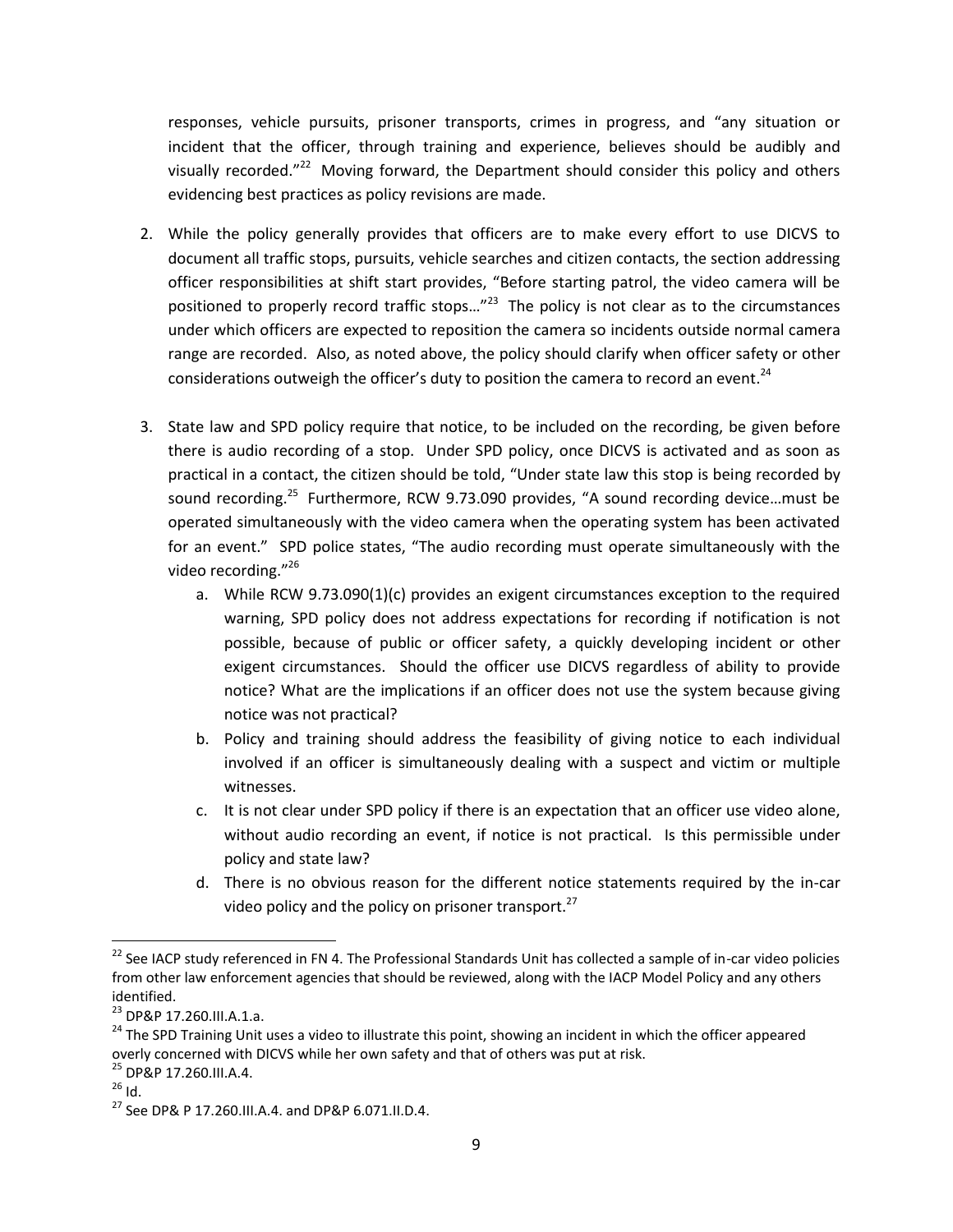- 4. Confusion has been expressed by some as to video recording expectations when the camera angle is not in range of an incident but an audio recording could be made. SPD policy provides that officers use DICVS to "document all traffic stops, pursuits, vehicle searches and citizen contacts *when occurring within camera range*." Are officers required by policy to audio record an incident even if they are aware that the contact is not occurring within camera range? Does state law mandate this outcome? (See following discussion.)
- 5. The OPA Auditor has suggested that the policy should require that officers not just activate DICVS, but that they should be obligated to make every effort to ensure the video/audio recording is as useful as possible.
- 6. State law and SPD policy address the issue of deactivation once video and audio have been initiated. If DICVS has been activated, it would appear under state law that it is impermissible to turn off the audio, even if the camera range will not capture the event. Under SPD policy, it appears impermissible to deactivate either the audio or video until the event is over.

RCW 9.73.090(1)(c) provides, in part, "A sound recording device that makes a recording pursuant to this subsection (1)(c) must be operated simultaneously with the video camera when the operating system has been activated for an event. No sound recording device may be intentionally turned off by the law enforcement officer during the recording of an event. Once the event has been captured, the officer may turn off the audio recording and place the system back into "pre-event" mode."

DP&P 17.260.4.a., provides in part, "Officers will activate the video equipment, including microphone, prior to making citizen contacts…Officers will continuously operate the video and audio recording throughout the contact. The audio must operate simultaneously with the video recording…Officer(s) will not deactivate the audio or video recording until the contact has been completed, even if the citizen being contacted objects."

- 7. The RCW discusses obligations during the recording of an "event," while SPD policy refers to "traffic stops, pursuits, vehicle searches and citizen contacts" or "contact." Whether or not there are significant differences in use of these terms, there is confusion for some.
- 8. Another issue relates to the discussion above, in which state law and Department policy require continuous video and audio recording once initiated. However, policy also provides, "Conversations between officers during routine patrol should not be recorded, absent unusual circumstances."<sup>28</sup> In giving DICVS training, the SPD Training Unit addresses situations when officers need to confer with each other and with commanders for personal or tactical reasons.
	- a. There is a difference of opinion that should be addressed as to whether the policy covering routine conversations and SPD training conflict with RCW 9.73.090(1)(c) and other sections of Departmental policy noted above.

 $\overline{\phantom{a}}$ <sup>28</sup> DP&P 17.260.III.A.2.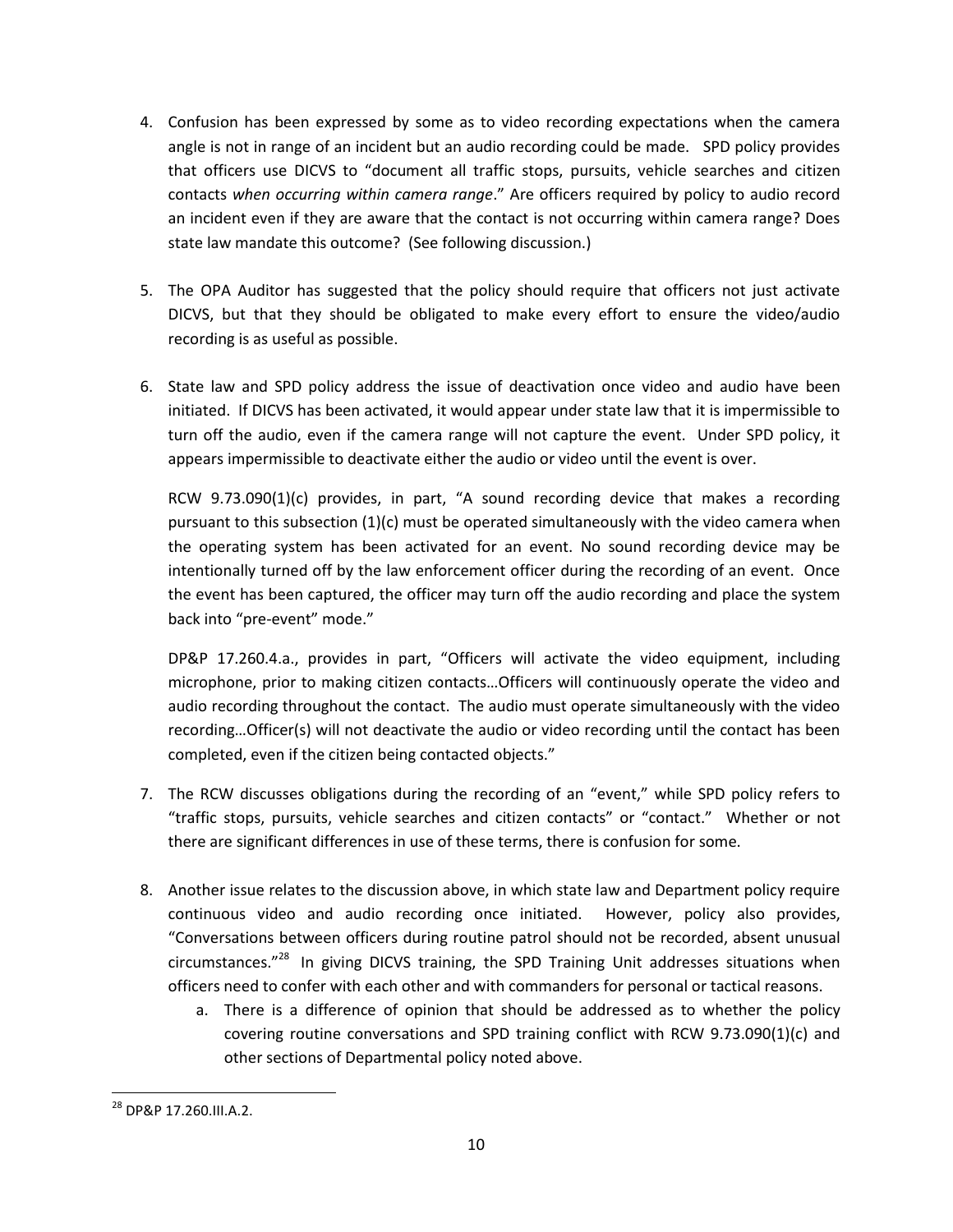- b. Rather than turn off the audio if an officer needs to confer with another officer, a supervisor, etc., SPD officers are taught to place their microphone in the patrol car during the conference. Thus, audio is not turned off, but it is no longer audio recording the police incident while the officer is conferring with SPD personnel. Consideration should be given as to whether this approach is consistent with state law and SPD policy.
- c. Policy should be clarified as to whether there are any circumstances permitting an officer to turn off the audio during a police event.
- 9. There are not clear expectations as to what officers should do if they are in a two person car and one officer is interviewing a witness outside the car while the second officer has a suspect in the backseat for transport. What aspect of the incident should be video/audio recorded and how should this be reconciled with policy requirements?
- 10. DP&P 17.260.III.A.3 addresses the issue of multiple units at a scene: "When two or more DICVS units respond to the same incident, all units present should record the incident. The primary unit will be responsible for appropriately documenting that the incident was recorded." Other responding DICVS units will note on the VMDT call history that they also recorded the incident." There seems to be a great deal of confusion about obligations to video/audio record an incident when multiple units are involved, though the policy expectation is that all units will endeavor to use their DICVS.
	- a. It is not clear that DICVS policy applies when multiple units are involved because some argue secondary officers are not necessarily making "citizen contacts" requiring use of in-car video.
	- b. If many cars arrive on scene and it is not immediately evident what is happening, what needs to be recorded, or whether the action is within camera frame, the policy needs to clarify whether all cars are expected to activate DICVS regardless.
	- c. If there are multiple cars at a scene and all have DICVS activated, notice obligations also must be clarified.
	- d. The policy does not address DICVS expectations when extra units are on scene to provide traffic or crowd control or other support, and are not directly involved with the original incident. If DICVS is to be activated, should the camera be focused on the original event and suspects or on the ancillary actions? Would it be appropriate in this circumstance to either not use DICVS at all or to video record, but leave the microphone in the patrol vehicle?
- 11. Policy requires that officers notify their chain of command "as soon as practical" if the DICVS system is not working when doing a prisoner transport.<sup>29</sup> DP&P 17....provides that, "if reasonable," record approach and "if practical," record the infraction. It appears to some that this means DICVS is not mandatory under these circumstances.

 $\overline{\phantom{a}}$  $^{29}$  DP&P 6.071.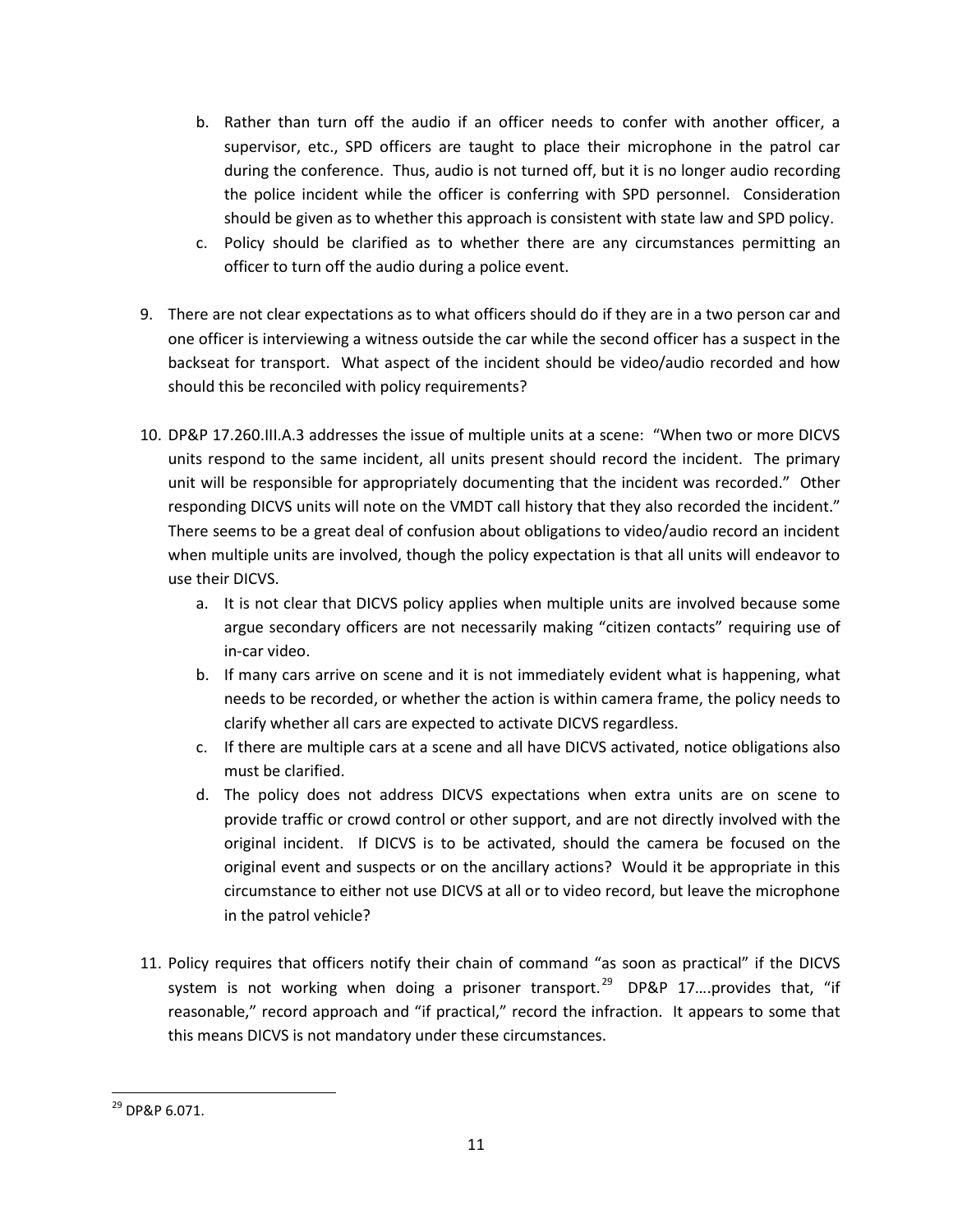- 12. There was a question as to whether officers use DICVS when working in tandem with DOC personnel.
	- a. There is nothing in the policy that would provide an exception to using video/audio when working with DOC, provided the officer is driving an SPD vehicle that is DICVS equipped.
	- b. A related issue raised in an OPA complaint is whether officers should be using DOC vehicles if they are not equipped with DICVS. A Directive clarifying that SPD officers should only use DICVS equipped vehicles when working with DOC was to be issued, though the Directive was delayed as broader issues impacting DICVS were under review.
- 13. Policy provides, "Whenever a citation, notice of infraction or a Traffic Contact Report (written warning) is issued, the fact that a stop was recorded will be included in the first line of the "officer report" on the back of the citation, notice of infraction or Traffic Contact Report. Officers will update their log sheet and VMDT entries to include the violator's name or ticket number. When a custodial arrest is made, the General Offense Report will include a notation in the first line of the narrative indicating whether the contact was recorded or not recorded via the in-car video system (DICVS)."<sup>30</sup>
	- a. It is not clear within the policy that documentation concerning the existence or absence of DICVS is expected on Use of Force Reports, or whether reference in a GO Report is sufficient.
	- b. There may be events other than those listed in the policy that should require designation as to whether DICVS was used. If there is no citation, notice of infraction, Traffic Contact Report or GO, there should be a mechanism for officers to easily record the existence of DICVS for an incident of potential interest or for training purposes.

## **SPD TRAINING ISSUES IMPACTING DICVS USAGE**

Though it was understood that all patrol officers had received training in use of DICVS when the system was adopted (during post-BLEA training, through Street Skills, or otherwise), we discovered that some employees involved in OPA complaints had not been trained. While OPA could address this issue when it came up in the context of an individual complaint, there was concern that an unknown number of officers had not been trained and were not using in-car video/audio.

- 1. Some Field Training Officers (FTOs) were not trained to use DICVS and did not require that the officers they were training use the system, further compounding the problem.
- 2. It is not easy to determine who has not been trained. While the Training Unit has lists of officers trained to use DICVS, and searches can be conducted of records to determine if a specific officer has been trained, there is no comprehensive list of officers assigned to operations who still need in-car video training. Also, the current supervisory system, in

 $\overline{\phantom{a}}$ <sup>30</sup> DP&P 17.260.III.A.8.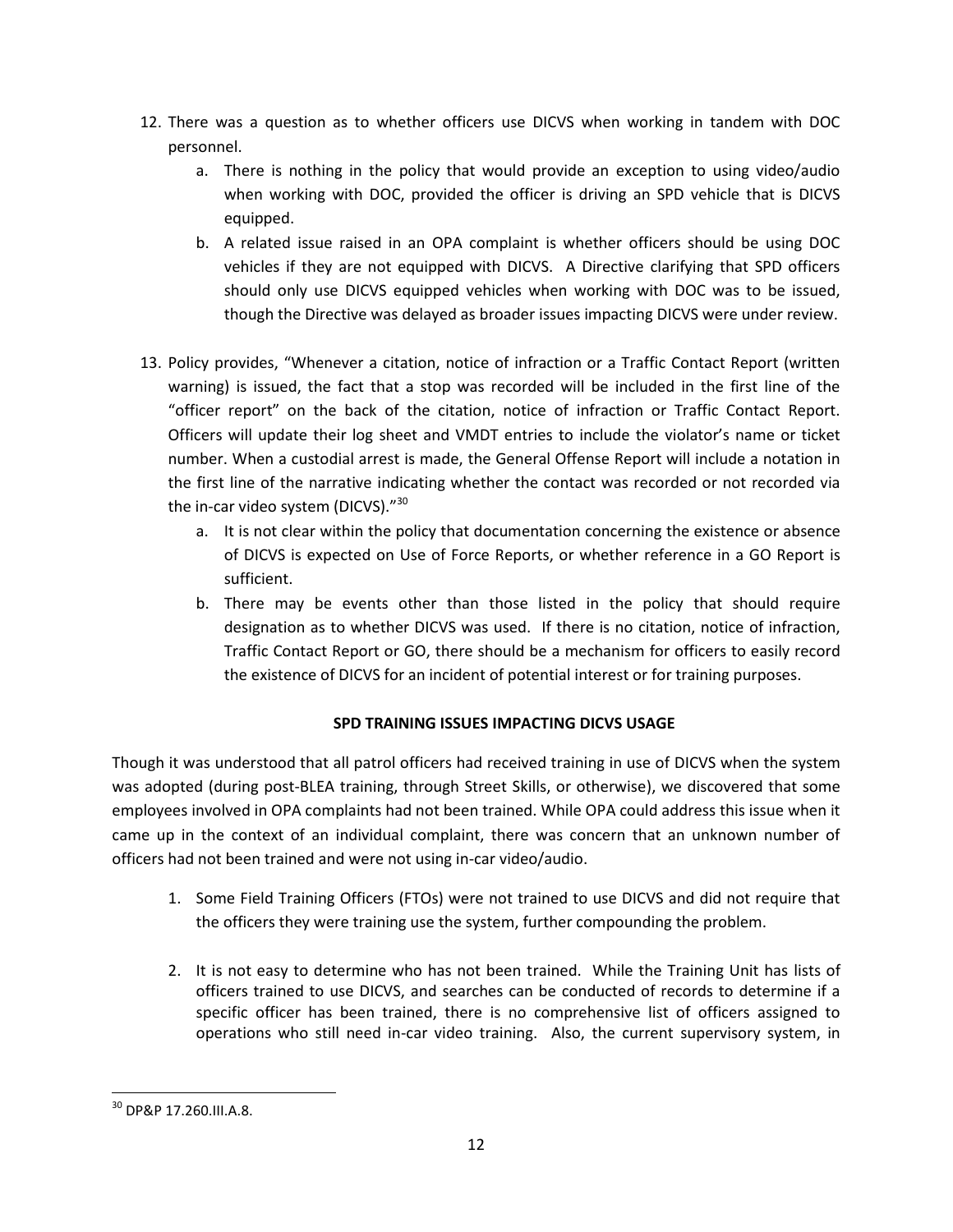which officers are not assigned to a permanent supervisor, makes it difficult to hold sergeants responsible for officers' training.

As the Department switches to the new relief squad supervisory model in January 2012, it will be easier to hold both officers and supervisors accountable for DICVS training and usage. Further, a new computerized system is being implemented in 2012 which will allow for easier tracking of all training an officer receives, including classroom or on-line instruction.

- 3. SPD policy does not specifically require that officers be trained in DICVS usage, though if assigned a vehicle with in-car video, "every effort to use the equipment" is expected. If the Department's expectation is that all patrol officers in operations use DICVS, there must be clear direction to the Training Unit that everyone be trained.
- 4. Over the years, DICVS training has been reduced from two full days to one day to its current 3½ hour block level. The Training Unit should consider whether a variety of training options is a preferable approach, from basic to advanced and for trouble-shooting on specific DICVS topics. Different classes may require different amounts of time and, while some must be taught in-person and allow for supervised practice on DICVS, other topics could be covered through a web based approach.
- 5. Another issue relates to the use of DICVS for training purposes. The DICVS policy provides that "Officers are encouraged to inform their supervisors of recorded events that may have value for training purposes."<sup>31</sup> Since supervisors and the Training Unit would benefit from review of DICVS for training purposes, along with others such as those working on hiring and promotional standards, it would be helpful to explore ways to facilitate that process.

## **TECHNOLOGICAL ISSUES IMPACTING DICVS USAGE**

There are many issues tied to the technology involved with DICVS that can complicate whether an officer uses the system at a particular point in time or whether the event is captured by DICVS even if the officer believes he or she activated the system and later uploaded recordings. As a general matter, the VMDT hardware is outdated and the mobile hard drive is failing in some instances. The Department is planning to update or replace the COBAN system used now for in-car video/audio by 2013. Meanwhile, consideration should be given as to whether any of the technological issues noted below can be addressed as large scale changes are under review.

1. Syncing video and audio – an officer is expected to check to be sure DICVS in the patrol car is working as one's shift begins. This process includes checking to see that the video and audio are synced up. However, the syncing process alone does not provide any assurance that the video and audio separately are actually working.

 $\overline{\phantom{a}}$ <sup>31</sup> DP&P 17.260.II.C.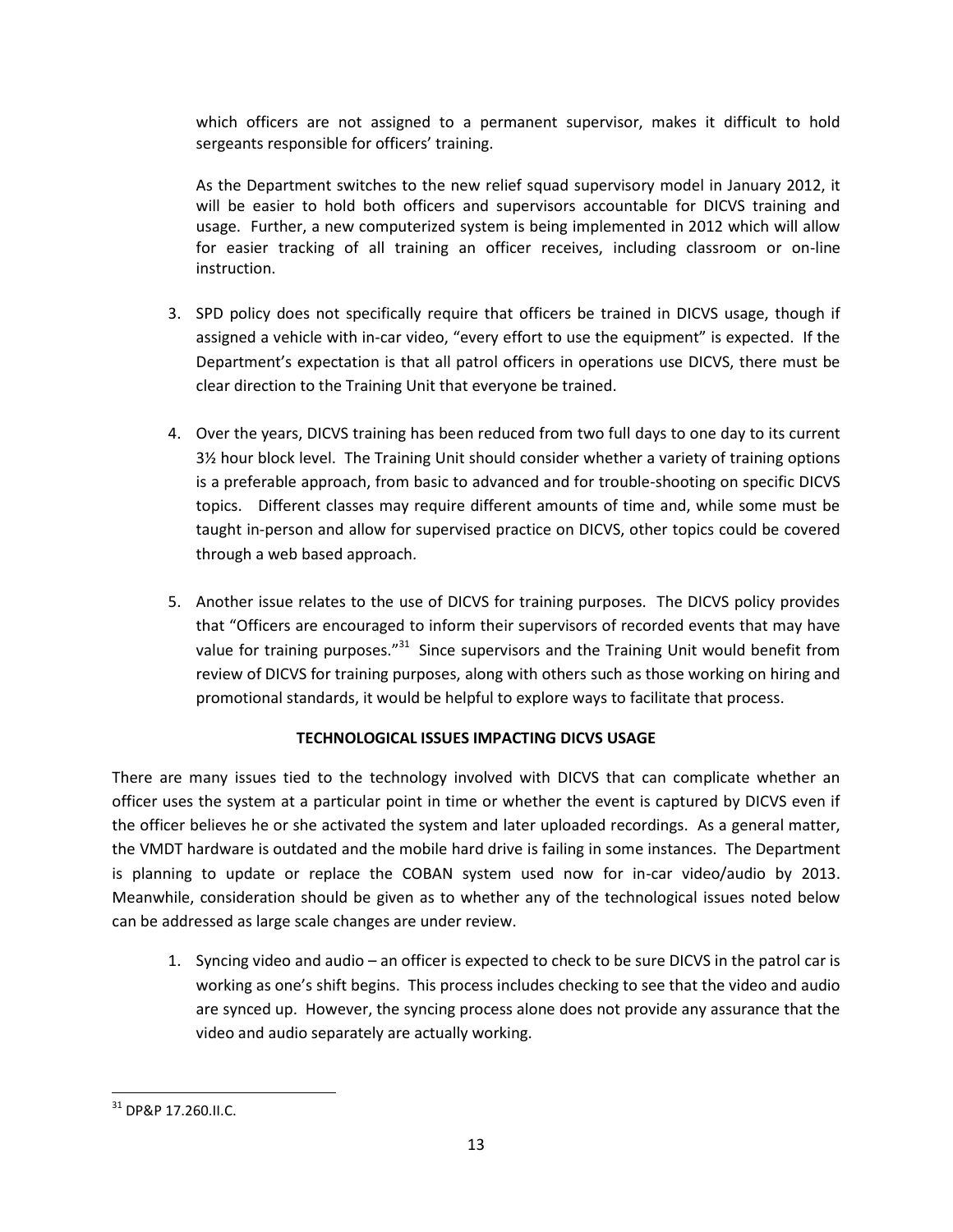- 2. Each officer trained to use DICVS is issued a kit with a microphone and A/C charger, along with other equipment, and then is responsible for keeping the microphone charged. Problems associated with the microphone include:
	- a. Some officers charge their microphones at home, while others charge at the precinct or in the patrol car. There is limited and variable dedicated space for charging at different precincts, with most situated in the locker rooms. In comparison, radio chargers are available in roll call rooms or holding cell areas.
	- b. It takes 8 hours to fully recharge a microphone.
	- c. If the microphone is not charged before a shift begins or loses battery power during a shift, it can be charged in the patrol car. However, particularly if an emergency arises, the microphone can be left in the car charger resulting in no audio, even if there is video for the incident.
	- d. An officer can walk through the initial syncing process and believe that his/her microphone is working, while it actually is not charged or there are other transmission issues that will not become obvious unless and until recordings are reviewed after uploading.
	- e. If there are two officers in the car, only one microphone will work at a time. It is uncertain if this a problem that needs to be addressed, but the policy needs to reflect expectations for the officer without microphone usage in such cases.
	- f. If a microphone is left inside the car while the officer is interacting with a citizen outside the car, even if the interaction is captured by the video camera, the microphone will record sound from inside the car, including the dispatch audio, radio, etc. (This might be more of a training issue than technological.)
- 3. The in-car camera and microphone have limited range 1000 feet (line of sight) operating range for the microphone and field of view for the camera. If there are barriers, the car battery is running low, or there are problems with the antenna, there can be a more limited range.
- 4. The only way to turn off DICVS that has been activated is from inside the patrol vehicle. It is not clear whether this creates problems for officers.
- 5. There is only one battery in each patrol car which must support a wide range of equipment, including the in-car computer and camera system. If headed to an urgent call, some officers might elect to reserve battery time for the radio for communication purposes rather than use DICVS. Having dual batteries in each patrol car would help with a variety of problems, though there is limited or no space for an extra battery and there would be budget implications. Newer platforms are adapting to the battery limitation problem; e.g., LED emergency lights draw less on the battery.
- 6. The icon alerting officers whether or not the DICVS is recording is not well located on the computer screen making it difficult to check.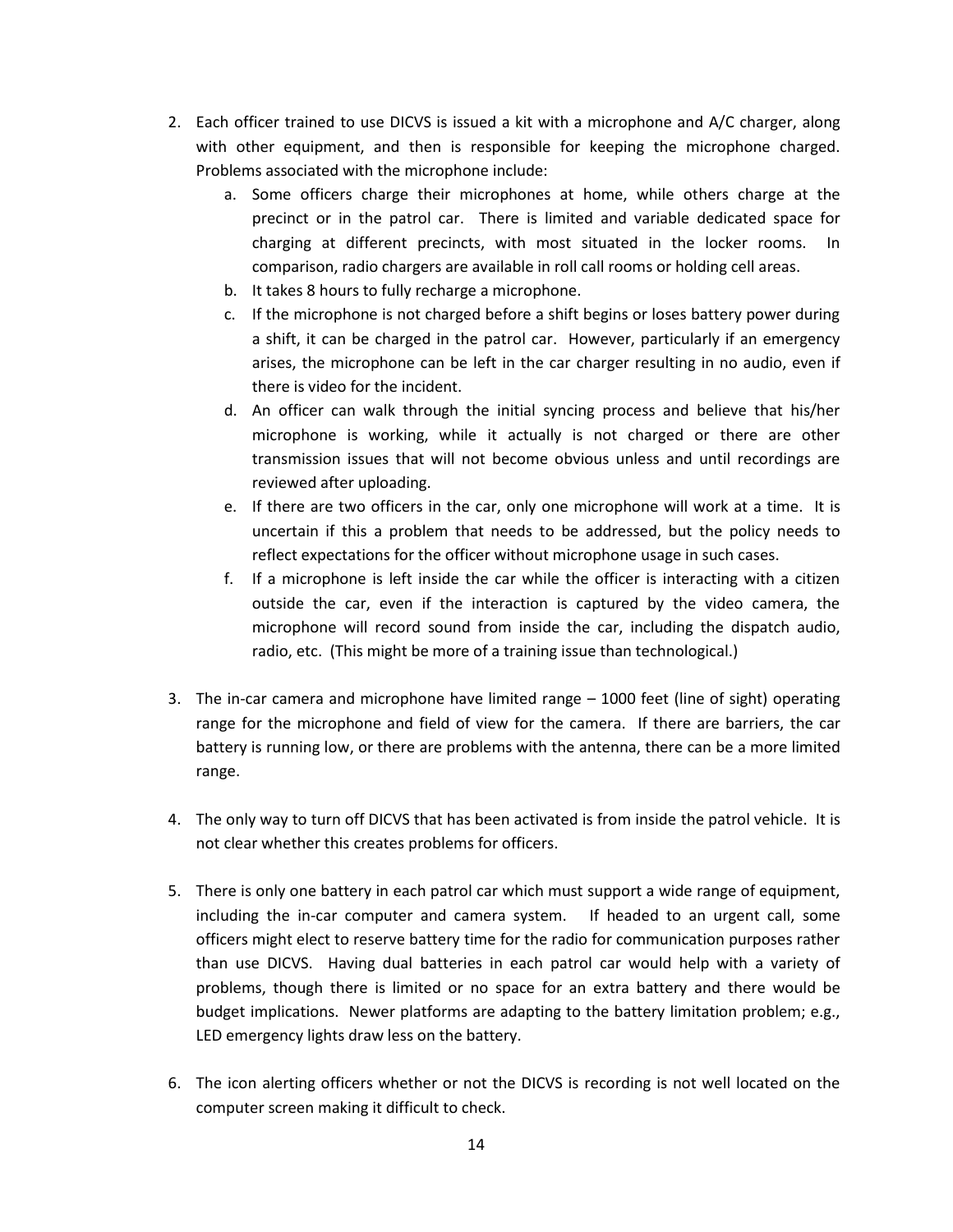- 7. Camera brightness levels must be manually changed over the course of a day to take into account external lighting conditions, a process that can be difficult to monitor as an officer is focused on law enforcement activities.
- 8. If an officer uses someone else's patrol car to video/audio record an event, it can be difficult to locate the uploaded recording unless it is tagged.
- 9. SPD transport vans might have two or three cameras mounted in the unit. The unit can only operate two cameras simultaneously, and the overall recording time available is cut in half.
- 10. When first logging on to the COBAN application in the patrol car, unless the officer checks that the date and time listed is correct, it is possible for the COBAN application to record an incorrect date or time for a video segment or shift. Thus, an officer can record an event but the associated date or time is noted incorrectly, making it difficult to locate down the line. Officers must manually sync to check that the date and time is correct.
- 11. In one OPA case reviewed, there was a question about whether an officer can log onto the system inside the precinct and then still be logged on when moving to a patrol car. It was not clear if this is possible with the DICVS, whether the officer did not understand the process, or whether there was a technological problem that occurred.
- 12. Even if an officer goes through all of the necessary steps to upload recordings that have been made during a shift, the system does not consistently upload all (or any) video. Wireless bandwidth limitations and problems with patrol car batteries account for most problems.
	- a. Some parts of a precinct parking area or garage might not have sufficient range to allow for a successful upload. Seasoned officers know to avoid these areas, though new officers or relief officers might not appreciate the problem and initiate uploading without knowing it will not be successful.
	- b. There are only three antennas to receive uploads in each precinct parking area. It takes approximately 9 minutes to upload every hour of video. Since multiple patrol cars can return to the parking area at the end of a shift, even more time will be required for the uploading process to be completed if all have in-car video recordings.
	- c. An officer can begin the upload process, complete the night's paperwork and leave the precinct with the impression that DICVS recordings made that shift have been uploaded to the server. However, if the patrol car shuts down because the battery dies or there is some other problem, the upload process will not be completed and the officer will not necessarily know about the malfunction. In this case, the video will be uploaded during the next upload cycle performed by the next officer using the system.
	- d. Video from a single car is uploaded in the order recorded. If the uploading process is interrupted because the car is used before the process is completed, there will be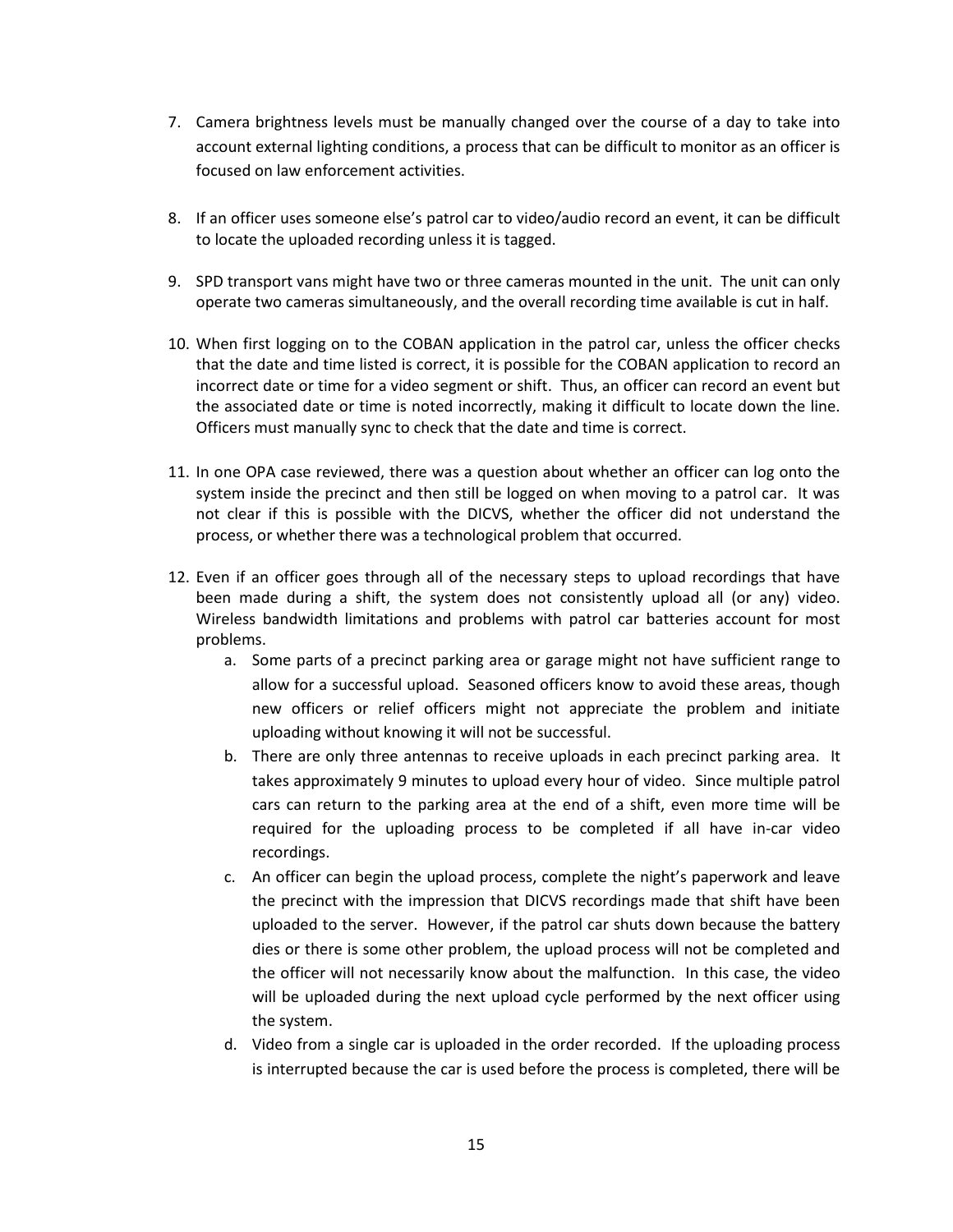less space available for new video recordings. Also, as noted above, when the next officer begins uploading, the earlier video will be uploaded first.

e. If a hard drive is full of video/audio, it will shut down the COBAN application on the in-car computer, creating a host of other issues for the officer assigned a particular patrol car.<sup>32</sup>

One suggested way to address these problems would be to give each officer a personal hard drive (as opposed to sharing the hard drive that is in each patrol car) to use for DICVS. It is estimated that it could reduce the uploading time from 9 minutes per hour of video to 4 minutes per hour, connecting inside the precinct as opposed to wirelessly in the garage. However, there are economic costs associated and though there would be an increase in individual responsibility if each officer was assigned a hard drive, there could be a decrease in centralized accountability.

Another approach would be to have multiple hard drives for each car, though it would be important to not interchange drives between cars. Finally, if individual or additional hard drives were available, there would need to be a sufficient number of cradles to allow officers to upload simultaneously inside the precinct.

- 13. After an incident is recorded and the in-car camera is turned off, it takes time for the system to process the video. During this period, the camera cannot be used for other recordings and the officer cannot add an incident number. During a busy Saturday night, an officer might be engaged in series of emergent incidents or calls, processing video/audio from one while expected to record the subsequent event.
- 14. There are audible tones and a green light when the system is activated, and it has been reported that this could be safety concern if an officer does not wish to alert a suspect of his/her presence. If the microphone is out of range, it will beep and there no mechanism to stop or avoid the sound made. There is a setting to change whether or not the microphone lights up during normal use, though it is not a user friendly process. Further, bumps to the microphone as it is worn throughout a shift can change the settings.
- 15. Because of staff shortages, what had been regular and frequent checks by the Video Unit and Information Technology personnel to proactively identify and address DICVS technological issues in the precincts is no longer occurring systematically or as often. The IT Section has significant responsibilities for DICVS maintenance, though due to its own limited staff, it is difficult for IT to address more than a specific problem reported to the unit, whereas there used to be time to explore other operational issues that were being experienced by officers and trouble shoot ahead of time.

 $32$  In this case, the in-car computer may still be used for the Computer-Aided Dispatch (CAD) system, by removing the COBAN hard disk drive, and by not enabling the COBAN application in the patrol car until video is transferred to the COBAN storage server.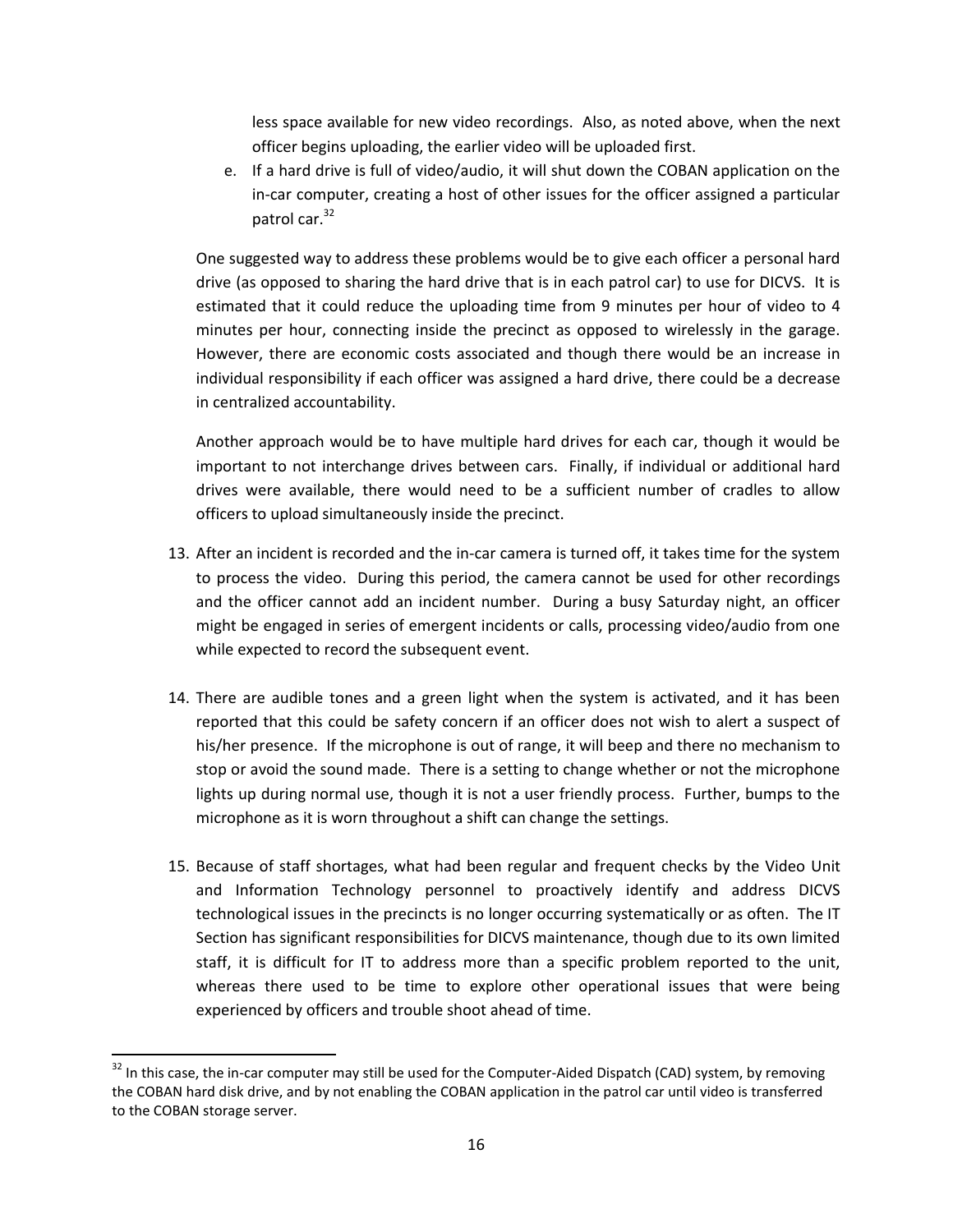Demands on the Video Unit have increased significantly over the past couple of years. If the OPA Investigations Section (OPA-IS) had direct access to DICVS, rather than routing their requests to the Video Unit for response, the complaint review process could move along faster and the workload of the Video Unit would be reduced. The direct access option is under discussion.

16. A significant amount of time could be saved by Video Unit personnel if there was a routine system for attaching an incident number to each videotaped event. However, this would require the Versaterm system to provide incident information and for COBAN to consume it; getting vendors to customize software to address the issue has been a challenge. Also, the day to day work of SPD officers is tracked through the Computer-aided Dispatch (CAD) system and most calls do not result in an incident number. As with Versaterm, the CAD system does not interface with DICVS, and an expensive programmatic solution might be required to resolve the problem.

## **SUPERVISORY ISSUES IMPACTING DICVS USAGE**

Under SPD policy, supervisors are responsible for ensuring officers have completed DICVS training and that they follow policy and procedure for use of the equipment and documentation associated.<sup>33</sup> It is not clear that supervisors are regularly monitoring officers in this regard, though training over the past year has emphasized expectations.<sup>34</sup> Issues related to supervisory responsibilities include:

- 1. There are sergeants who are not sufficiently trained on the use of DICVS, nor on policy expectations to monitor usage by the officers they supervise.
- 2. Some suprvisors do not know which of their subordinates are trained to use DICVS and who needs training. It will be easier for sergeants to track officers' training and use of ICV when the Department reverts to the use of relief squad assignments in 2012.
- 3. Some sergeants are not regularly checking to see which officers are using DICVS. For example, the Video Unit maintains usage sheets by officer which show the number of hours/month an officer has video available and sergeants could regularly audit usage among their assigned officers.
- 4. Supervisors and others in the chain of command do not regularly check incident and use of force reports to determine if DICVS was used and, if not, whether the reason is noted in the report, as is required by policy. Recent training for sergeants was provided to address this problem.<sup>35</sup>

 $\overline{a}$ 

 $33$  DP&P 17.260.IV.

<sup>&</sup>lt;sup>34</sup> There is an unfair labor practice challenge on the issue of when persons within an officer's line of command have authority to review the officer's video/audio recordings. That issue is not the subject of this review. <sup>35</sup> DP&P 17.260.III.A.8.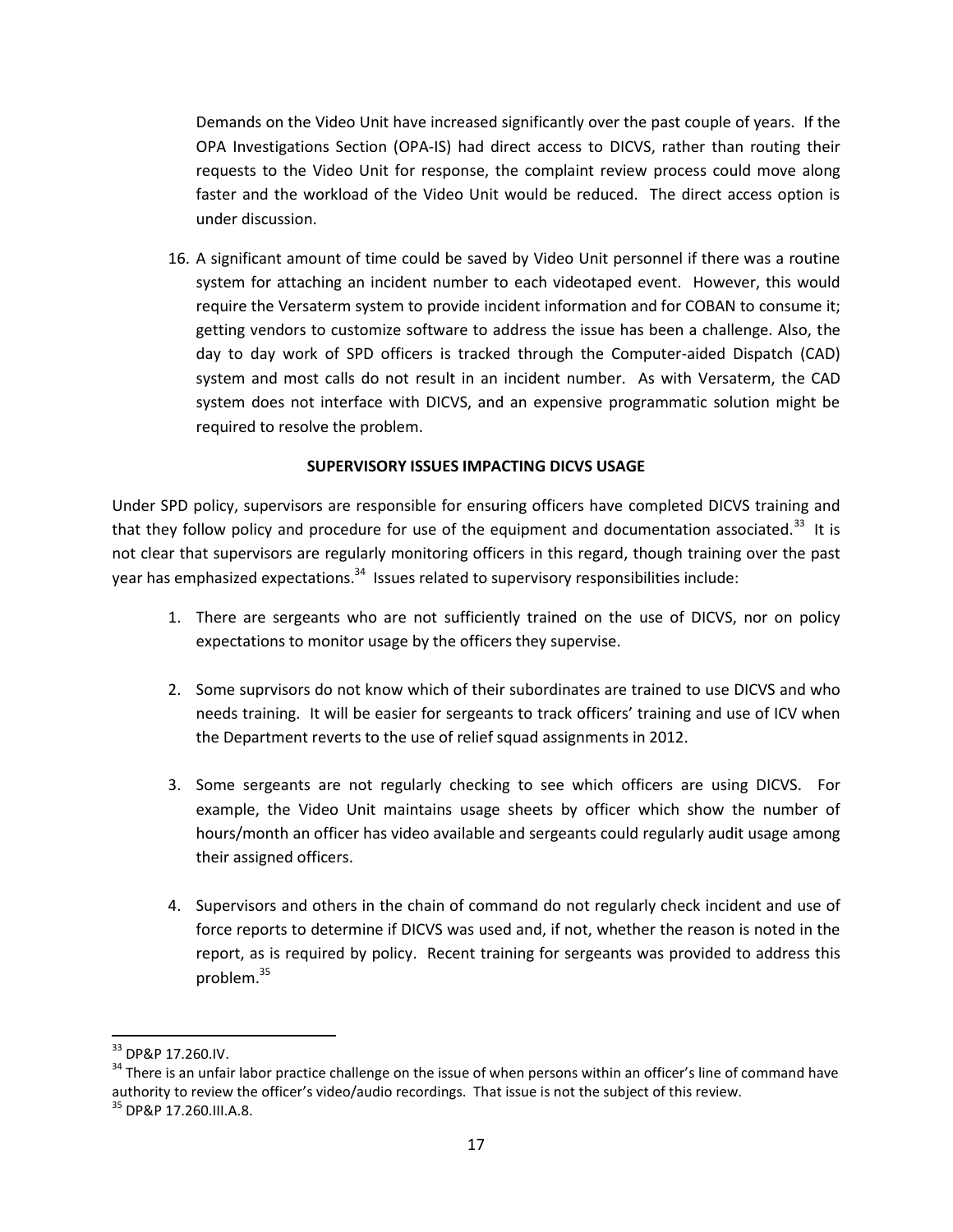- 5. Officers have the responsibility to notify a supervisor if there are operating problems with the system and supervisors are expected to follow through to see that repair needs are addressed.<sup>36</sup> Supervisors should proactively and routinely inquire about usage problems to encourage officers to bring issues forward.
- 6. It is not apparent that sergeants are talking with officers about whether they have recorded incidents that would be useful to share at roll call or in other training.<sup>37</sup>

During 2011, in Sergeant's School and during training on sergeants' review of written reports, the OPA Director and others have stressed the supervisor's role in ensuring that DICVs is used. The training has also emphasized the sergeant's role in ensuring there is documentation as to whether or not there is video/audio recording for an event, with an explanation when recording is not available. The OPA Director has also discussed the importance of DICVS in meetings with the Operations Command Staff.

#### **CONCLUSION**

It is recommended that Professional Standards Section lead an internal workgroup to study the various issues noted in this report, consider best practices followed in this area by other law enforcement agencies, and recommend changes as needed. The group should include representatives from Operations, OPA, Training, IT and the Video Unit. A plan should be developed at the outset about which of these issues (and any others identified) should be addressed by the group and the projected timeline for completing the project. Because SPD is working on replacing the current in-car video system by early 2013, it is important that the workgroup coordinate with those involved to ensure issues raised in this report are considered in selecting a new system and that the replacement process continues as quickly as feasible.

While it will take time for the various issues noted in this report to be considered, it is recommended that a Directive be issued immediately to: (1) remind officers that the current DICVS policy requires that every effort be made to record traffic stops, pursuits, vehicle searches and citizen contacts; (2) emphasize the need to document recordings (or the reasons for the lack of video/audio) in a citation, notice of infraction, or Traffic Contact Report, and in the General Offense Report if a custodial arrest is made; (3) require that every officer assigned to Operations, regardless of rank and including all acting as Field Training Officers, be DICVS trained; and, (4) remind supervisors of their responsibility to ensure officers are trained and using in-car video/audio. DICVS training should be scheduled as soon as feasible in  $1<sup>st</sup>$  Quarter 2012. A follow up audit to the one conducted in  $1<sup>st</sup>$  Quarter 2011 should be conducted during  $1<sup>st</sup>$  Quarter 2012 and periodically thereafter, to assess whether SPD officers are consistently using DICVS as required by policy.

It is vital that the Department help officers appreciate the role DICVS can play for officer safety, evidence collection and other purposes. Advantages include use of video to refresh memory for report writing and for presentation in the courtroom, to help locate evidence that may have been tossed

l

 $36$  DP&P 17.260.III.A.1. and IV.A.3.

<sup>37</sup> DP&P 17.260.II.C1. and IV.A.5.